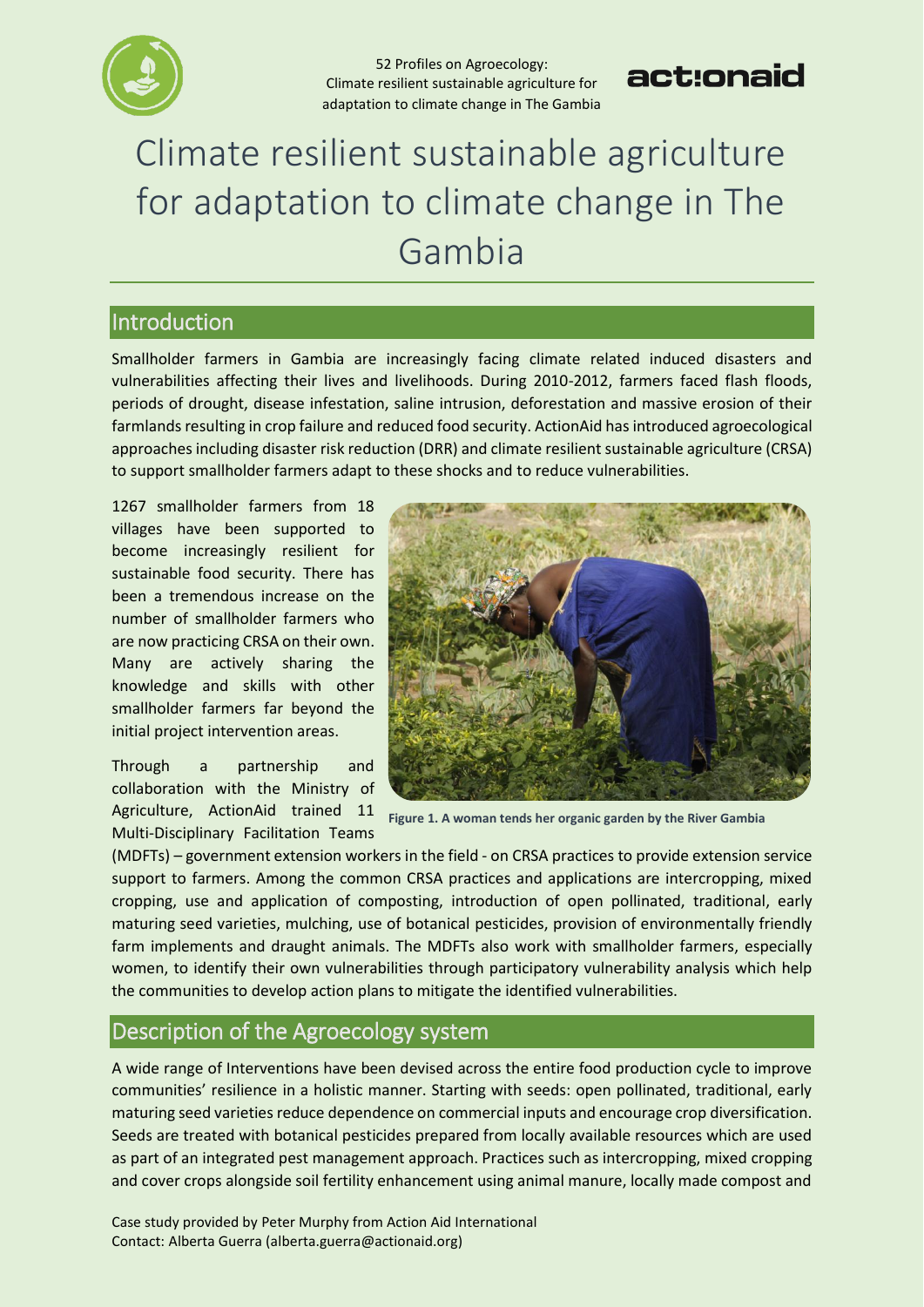



mulching also help to build resilience and reduce costs. Measures to control flooding and soil erosion include contour bunds and, when resources allow, the desalinization and restoration of wetlands through dyke construction. Post-harvest handling and management is critical to enhancing food security and the seed and cereal banks are an essential part of this.

The training, support and encouragement to adopt and extend these practices are provided by:  $1$ 

- the farmer extension service support, mainly facilitated by Multi-Disciplinary Facilitation Teams (MDFTs) and
- Peer to peer leaning among farmers practicing Climate Resilient Sustainable Agriculture

With the collaboration of eleven extension workers of the Multi-Disciplinary Facilitation Teams, the project provided extension services/support to smallholder farmers on various CRSA application and practices. Most common adopted practices were intercropping, mixed farming, application of organic manure, composting and adoption of non-farm burning.

In the 2015 and 2016 cropping seasons, 1267 smallholder farmers had applied one or more forms of CRSA practice. The CRSA application and practices have contributed to the increased productivity experienced within the 18 intervention communities. The MDFTs also provided quarterly monitoring and supervisory visits to those who were indirectly reached and are engaged in the peer to peer learning programme.

Neneh Camara, is a farmer in Touba Kolong, The Gambia and participates in the project. She stated: *"This year we were taught not to use chemical fertiliser on our garden. We use animal dung from donkeys, cows, chickens – we gather everything and use it on our garden. We made that compost ourselves.* 

*"I have never experienced anything like that since I was born. This year we used it on our garden. I was so happy. I put it on my onions and they were very good.*

*"Now my onions are quite different from before. The onions with compost are bigger than with chemical fertiliser. Sometimes if I used too much chemical fertiliser it damaged the vegetables. In one part of the garden I put chemical fertiliser three times and it dried out. I watered it over and over but still it was no good.*

 $\overline{\phantom{a}}$ 



**Figure 2. Neneh Camara with organic onions**

*"I can show you my onions are very big. Since we lifted them they last well, they're still sound. That's why the compost is good. Since we collaborated with ActionAid on this project we've seen a lot of benefits. We are very happy because it has improved our garden activities."*

Despite the impressive positive impact of the extension support by MDFTs, limited capacity to reach out to many farmers still remains a challenge. This was the reason for the adoption of peer to peer learning which embeds sustainable systems of sharing and learning within communities. A total of 2231 smallholder farmers were covered in peer to peer learning. Each trained smallholder farmer was

<sup>1</sup> Now I can feed my family – video featuring testimony from Gawlo Sabally[: https://youtu.be/eGvTdRFQVPI](https://youtu.be/eGvTdRFQVPI)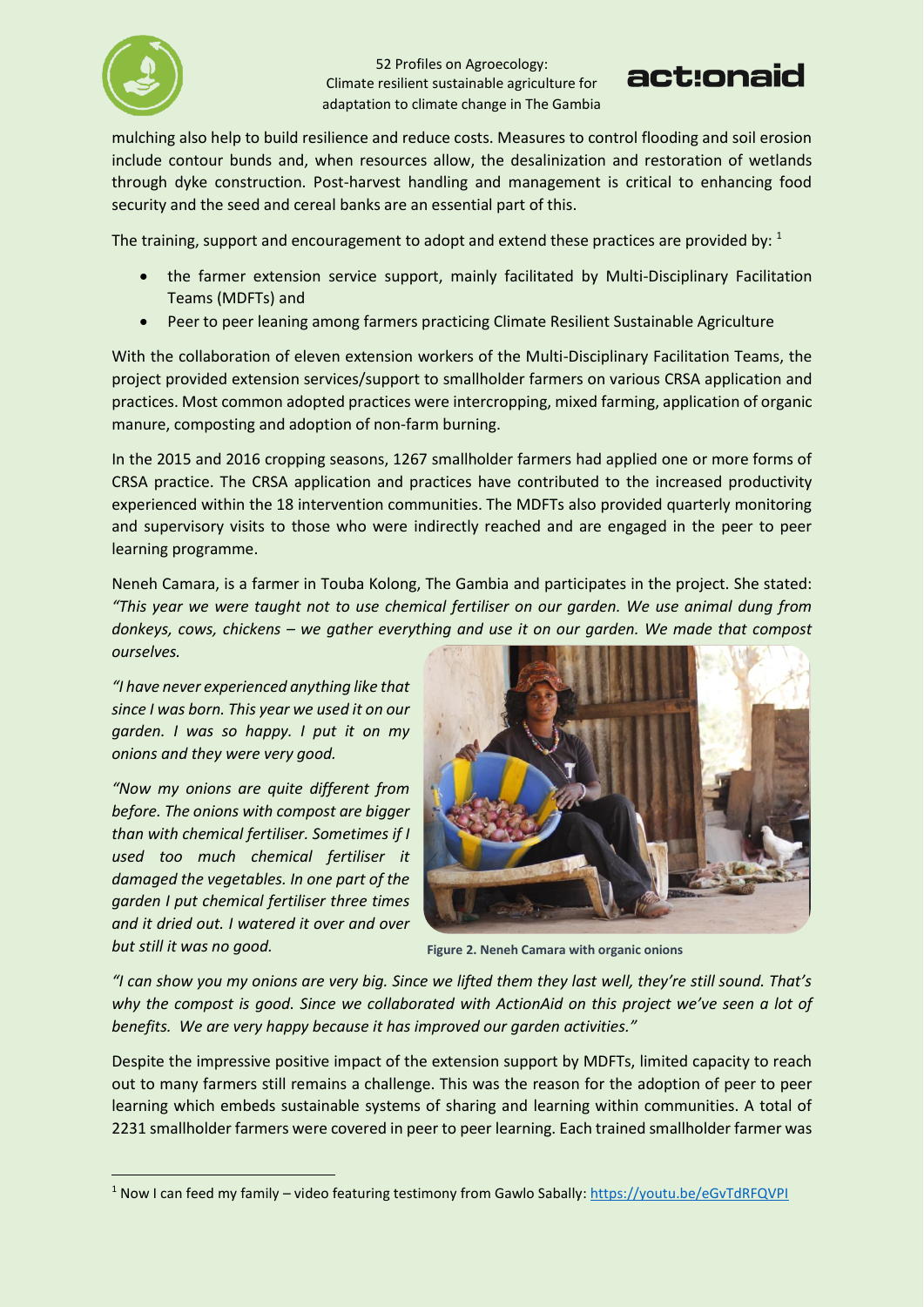



tasked to train and give support to between seven and ten other farmers on CRSA practices in their respective villages.

Beyond these CRSA practices other adaptation measures to support and strengthen alternative livelihood activities such as bee keeping, small ruminant rearing, tie & dye and batiks, soap making, petty trading, fishing equipment for fisher folk have helped to improve resilience to climate impacts. The approach also includes strengthening capabilities through capacity building on value chains and access to market.

#### **Political space**

Government departments are aware of the severe climate impacts on smallholder farmers but have limited resources to respond. Collaborations with non-governmental organizations are welcomed as a way of expanding capacity and impact.

Alpha Jallow, a Gambian UNFCC Focal Point said: "*If there is more finance we will go beyond the current level we are, because otherwise annually we can do only few trainings and sensitisations for farmers and extension workers… I was invited by ActionAid to have a sensitisation and training with farmers. This included ActionAid, its partners and the government and was a good initiative. So if you have partners who are not the central government but work in collaboration with central government for better coordination and knowing that these resources that are coming into it, it is good."*

#### Outcomes of the practices

The CRSA farmer extension support has created enhanced awareness among smallholder farmers about climate change and its impact on lives and livelihood sources. Project participants have reported an increase in food security and effective adaptation to climate change. CRSA practice further ensures smallholder farmers, especially women, have healthy soils that retain moisture and help compensate for erratic rainfall and unseasonal high temperatures.

The seed and cereal banks are a great contribution to resilience building. The physical structures provide safe storage facilities for farmers to keep their seeds and cereal away from animals, pest infestation and/or fire hazards. The availability of open pollinated, traditional, early maturing seed varieties enables farmers to have access to seeds at the crucial moment when the rains start. Combined with reliable weather information this also provides resilience when the onset of rains is less reliable. The banked cereal also enables access to cereal especially during lean period.



**Figure 3. Organic vegetables grown with compost**